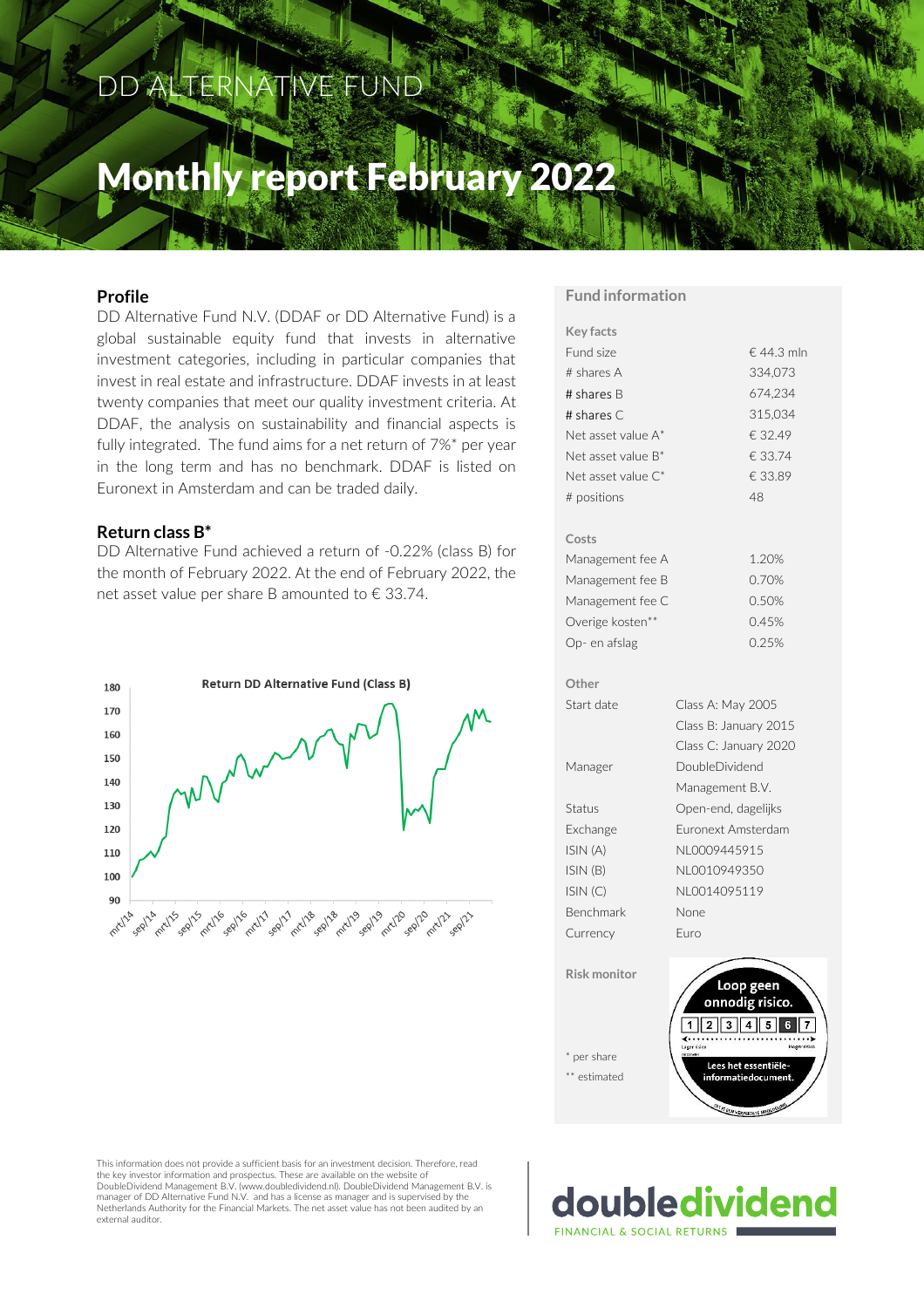## doubledividend

#### **Table: monthly total return in % (after costs. dividend included) \***

|      | Jan     | Feb     | Mar      | Apr     | May     | Jun     | Jul     | Aug     | Sep     | Oct     | <b>Nov</b> | Dec     | Total    |
|------|---------|---------|----------|---------|---------|---------|---------|---------|---------|---------|------------|---------|----------|
| 2012 | 1.53    | 2.02    | 4.59     | $-3.24$ | $-2.34$ | 1.51    | 3.09    | $-0.18$ | 1.49    | 2.56    | 0.48       | $-0.02$ | 11.81    |
| 2013 | 0.83    | 0.72    | $-1.41$  | 4.38    | 1.39    | $-7.59$ | 2.56    | $-1.31$ | 3.14    | 2.61    | $-0.81$    | $-0.67$ | 3.35     |
| 2014 | $-0.47$ | 5.76    | $-1.86$  | 2.69    | 4.37    | 0.54    | 1.24    | 1.66    | $-2.20$ | 2.36    | 4.13       | 1.48    | 21.18    |
| 2015 | 10.58   | 3.96    | 1.72     | $-1.51$ | 0.52    | $-4.86$ | 6.54    | $-3.70$ | 0.32    | 7.37    | $-0.40$    | $-2.56$ | 18.13    |
| 2016 | $-3.76$ | $-1.28$ | 6.08     | 0.71    | 3.13    | $-1.62$ | 5.37    | 1.01    | $-1.97$ | $-4.02$ | $-0.70$    | 2.66    | 5.13     |
| 2017 | $-2.14$ | 3.02    | $-0.13$  | 2.01    | 2.08    | $-0.83$ | $-1.11$ | 0.45    | 0.11    | 1.32    | 1.34       | 2.44    | 8.74     |
| 2018 | $-0.74$ | $-4.78$ | 1.03     | 3.91    | 1.37    | 0.32    | 1.40    | 0.29    | $-2.75$ | $-1.15$ | $-0.21$    | $-6.35$ | $-7.82$  |
| 2019 | 9.85    | $-1.37$ | 4.20     | $-0.25$ | $-0.27$ | $-3.32$ | 0.67    | 0.65    | 4.62    | 2.61    | 0.42       | 0.02    | 18.63    |
| 2020 | $-1.55$ | $-7.63$ | $-23.87$ | 7.51    | $-2.27$ | 2.09    | $-0.42$ | 1.90    | $-2.56$ | $-3.42$ | 15.36      | 2.84    | $-15.88$ |
| 2021 | 0.03    | $-0.08$ | 4.41     | 2.80    | 1.41    | 1.66    | 2.96    | 1.82    | $-4.23$ | 5.47    | $-2.10$    | 2.28    | 17.27    |
| 2022 | $-2.82$ | $-0.22$ |          |         |         |         |         |         |         |         |            |         | $-3.03$  |

\* From 2015 Class B shares returns are used. The value of your investment may fluctuate. Results achieved in the past do not provide any guarantees for the future.

#### **Market developments**

Financial markets had a turbulent month, especially after Putin recognised the independence of Donetsk and Luhansk, two separatist regions in eastern Ukraine, on 21 February and even invaded Ukraine a few days later. The escalation of this conflict comes on top of concerns that were already present due to persistently high inflation, rising interest rates and changing central bank policies.

As a result of the turmoil in the markets, European property shares took a step backwards. The EPRA Index was 3.1% lower at the end of the month, increasing the loss for the year to 5.9%. Renewable energy, however, had a good month with an increase of 3.6%, mainly due to solid gains in the last two days of the month. The Eagle Renewable Index rose 3.6% (in euro terms) in February, reducing the loss for the year to 2%. The sector was under considerable pressure until recently, but proved its added value in February. The Russian invasion of Ukraine in combination with already high energy prices (European natural gas prices rose by almost 70% and crude oil exceeded \$100 a barrel) will likely accelerate the demand for wind and solar power. Germany, for example, has already indicated that it will focus more on wind energy to reduce its dependence on Russian gas. The sector was already in a better position because of increased energy prices that made renewable energy projects more profitable, despite increased construction costs. The greatest danger for the sector remains government intervention, for example by setting price caps to protect both citizens and companies against (excessively) high energy costs.

The DD Alternative Fund (DDAF) ended February slightly lower (-0.2%), but the differences in returns between the winners and losers were substantial. DDAF has no direct or indirect exposure to Russia or Ukraine and the current situation does not currently lead to any changes in the fund's strategy either. We invest in real estate and sustainable energy companies with good long-term prospects, a strong balance sheet and an attractive valuation. Despite the good long-term prospects, it cannot be avoided that the fund is confronted with sharp price fluctuations from time to time.

#### **Largest positive and negative contribution**

The renewable energy companies Boralex, Grenery, Northland and Brookfield Renewable made the largest positive contribution to the result for the reasons mentioned above. Boralex was also in the spotlight due to the sale of 30% of its French activities to the Swiss company Energy Infrastructure Partners for €532 million. The French portfolio includes 1.1 GW of operational renewable energy projects and a large development pipeline. Especially the price the Swiss are willing to pay shows that Boralex is undervalued. Boralex will use the proceeds for further investments in Europe, including solar parks in Spain.

Residential investors Vonovia and I-RES provided the largest negative contribution. The fall of I-RES was particularly striking, despite the fact that the company published good annual figures. American Tower and Digital Realty also fell sharply, just like last month.

Tel. +31 (0)20 520 76 60 contact@doubledividend.nl www.doubledividend.nl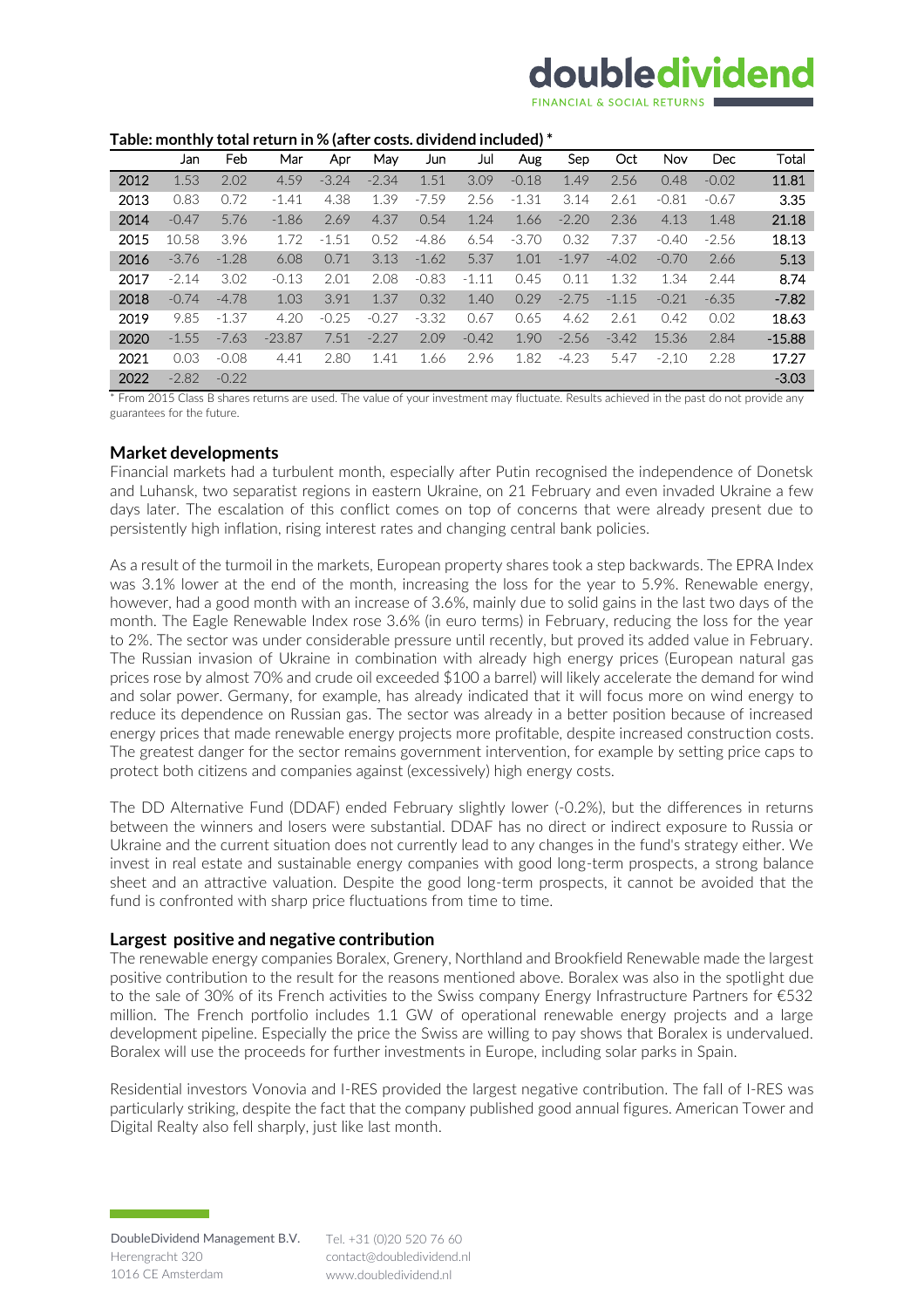# doubledividend

FINANCIAL & SOCIAL RETURNS

#### **Table: top 5 contribution to result (in €)**

| Top 5 highest contribution |       |         | Top 5 lowest contribution |           |         |
|----------------------------|-------|---------|---------------------------|-----------|---------|
| Boralex (Can)              | 12.6% | $0.4\%$ | Vonovia (Ger)             | $-5.7\%$  | $-0.4%$ |
| Grenery Renovables (Spa)   | 12.0% | 0.3%    | $I-RES$ (Ire)             | $-121%$   | $-0.4%$ |
| Northland Power (Can)      | 9.9%  | 0.3%    | Care Property (Bel)       | $-10.5%$  | $-0.3%$ |
| Brookfield Renewable (US)  | 8.1%  | 0.2%    | American Tower (US)       | $-10.0\%$ | $-0.3%$ |
| SL Green (US)              | 9.9%  | 0.2%    | Digital Realty (US)       | $-97\%$   | $-0.3%$ |

Source: DoubleDividend/Bloomberg

#### **Portfolio changes**

Over the past month, we have further increased our positions in Aberdeen Logistics, Aedifica, CTP and Digital Realty. The weighting of Greencoat Renewables, Prologis and SL Green was somewhat reduced.

#### **Table: top 10 positions in portfolio per end month**

| Company and weights        |         |                            |      |
|----------------------------|---------|----------------------------|------|
| Vonovia (Ger)              | $6.1\%$ | Innergex (Can)             | 3.1% |
| Eurocommercial Prop (Neth) | 3.5%    | Brookfield Renewables (US) | 3.0% |
| Boralex (Can)              | 3.3%    | Northland Power (Can)      | 2.9% |
| Mitsui Fudosan (Jap)       | 3.1%    | Greencoat Renewables (Ire) | 2.9% |
| Aquila Renewables (UK)     | 3.1%    | Land Securities (UK)       | 2.8% |

Source: DoubleDividend

#### **Team DoubleDividend**

**The Committee Committee Committee**